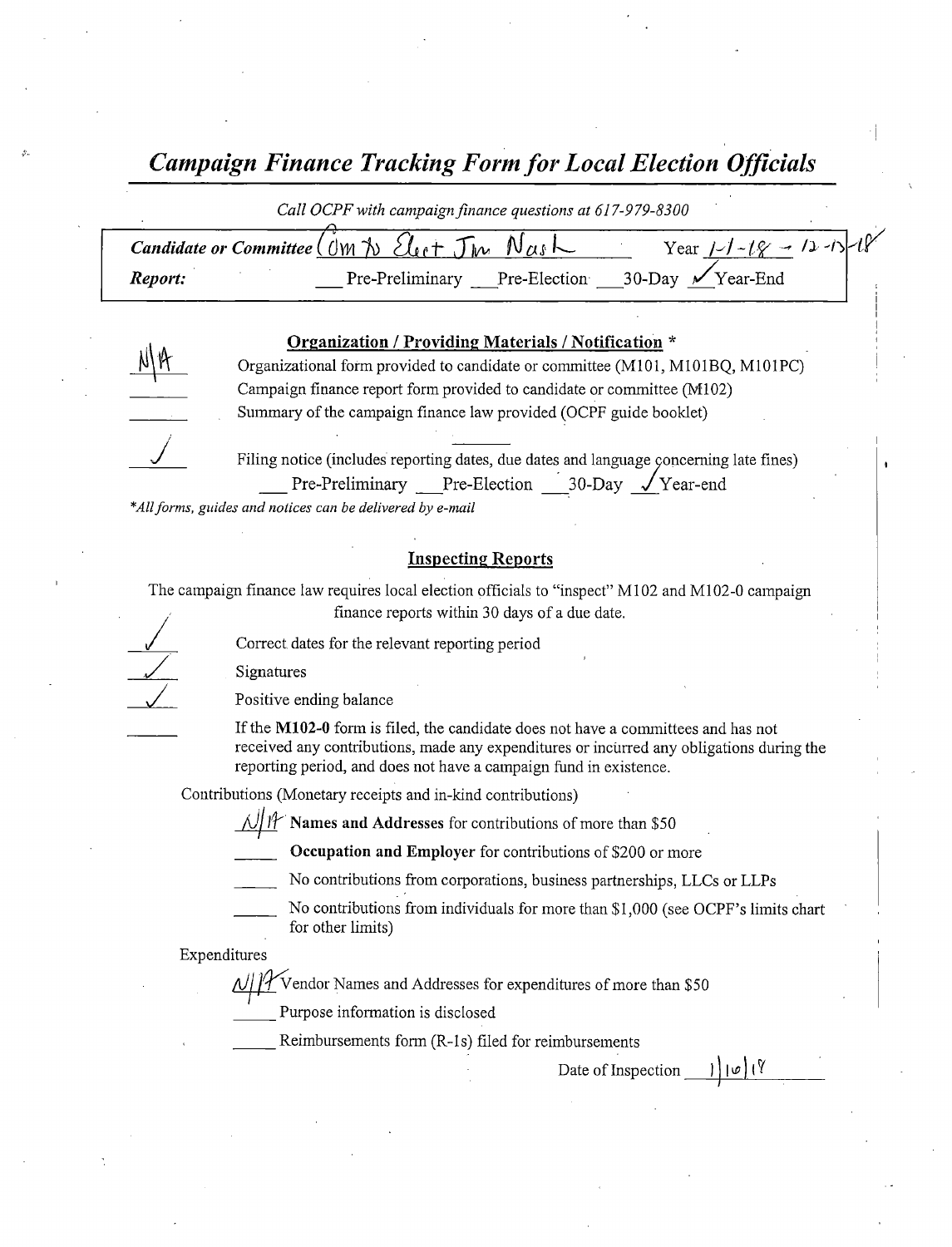| Form CPF M 102: Campaign Finance Repart<br>₩<br>旧<br><b>Municipal Form</b><br>JAN 1 6 2019<br><b>Office of Campaign and Political Finance</b>                                                                                                                                                                                                                                                                                                                                                                                                                                                                                                                                                                                                             |
|-----------------------------------------------------------------------------------------------------------------------------------------------------------------------------------------------------------------------------------------------------------------------------------------------------------------------------------------------------------------------------------------------------------------------------------------------------------------------------------------------------------------------------------------------------------------------------------------------------------------------------------------------------------------------------------------------------------------------------------------------------------|
| Commonwealth<br>of Massachusetts<br>File with: City of Town The & Fielding Commission                                                                                                                                                                                                                                                                                                                                                                                                                                                                                                                                                                                                                                                                     |
| Ending Date:<br>Fill in Reporting Period dates:<br><b>Beginning Date:</b><br>1/1/18<br>12/31/18                                                                                                                                                                                                                                                                                                                                                                                                                                                                                                                                                                                                                                                           |
| Type of Report: (Check one)<br>30 day after election<br>$[\overline{X}]$ year-end report<br>dissolution<br>8th day preceding preliminary<br>8th day preceding election                                                                                                                                                                                                                                                                                                                                                                                                                                                                                                                                                                                    |
| Committee to Elect Jim Nash<br>James B Nash                                                                                                                                                                                                                                                                                                                                                                                                                                                                                                                                                                                                                                                                                                               |
| Candidate Full Name (if applicable)<br>Committee Name<br>Ward 3 City Councilor, Northampton, MA<br>Robert Reckman                                                                                                                                                                                                                                                                                                                                                                                                                                                                                                                                                                                                                                         |
| Name of Committee Treasurer<br>Office Sought and District                                                                                                                                                                                                                                                                                                                                                                                                                                                                                                                                                                                                                                                                                                 |
| 18 Montview Avenue, Northampton, MA 01060<br>18 Montview Avenue, Northampton, MA 01060                                                                                                                                                                                                                                                                                                                                                                                                                                                                                                                                                                                                                                                                    |
| <b>Committee Mailing Address</b><br><b>Residential Address</b><br>E-mail:<br>E-mail:<br>jimnashcitycouncil@gmail.com<br>jimnashcitycouncil@gmail.com                                                                                                                                                                                                                                                                                                                                                                                                                                                                                                                                                                                                      |
| Phone # (optional):<br>Phone # (optional):<br>413-582-0637                                                                                                                                                                                                                                                                                                                                                                                                                                                                                                                                                                                                                                                                                                |
| <b>SUMMARY BALANCE INFORMATION:</b>                                                                                                                                                                                                                                                                                                                                                                                                                                                                                                                                                                                                                                                                                                                       |
| Line 1: Ending Balance from previous report<br>157.37                                                                                                                                                                                                                                                                                                                                                                                                                                                                                                                                                                                                                                                                                                     |
| Line 2: Total receipts this period (page 3, line 11)                                                                                                                                                                                                                                                                                                                                                                                                                                                                                                                                                                                                                                                                                                      |
| Line 3: Subtotal (line 1 plus line 2)<br>157.37                                                                                                                                                                                                                                                                                                                                                                                                                                                                                                                                                                                                                                                                                                           |
| Line 4: Total expenditures this period (page 5, line 14)                                                                                                                                                                                                                                                                                                                                                                                                                                                                                                                                                                                                                                                                                                  |
| Line 5: Ending Balance (line 3 minus line 4)<br>157.37                                                                                                                                                                                                                                                                                                                                                                                                                                                                                                                                                                                                                                                                                                    |
| Line 6: Total in-kind contributions this period (page 6)                                                                                                                                                                                                                                                                                                                                                                                                                                                                                                                                                                                                                                                                                                  |
| <b>Line 7:</b> Total (all) outstanding liabilities (page 7)<br>O                                                                                                                                                                                                                                                                                                                                                                                                                                                                                                                                                                                                                                                                                          |
| Line 8: Name of bank(s) used: Florence Bank                                                                                                                                                                                                                                                                                                                                                                                                                                                                                                                                                                                                                                                                                                               |
| <b>Affidavit of Committee Treasurer:</b><br>I certify that I have examined this report including attached schedules and it is, to the best of my knowledge and belief, a true and complete statement of all campaign finance<br>activity, including all contributions, loans, receipts, expenditures, disbursements, in-kind contributions and liabilities for this reporting period and represents the campaign<br>finance activity of all persons acting under the authority or on behalf of this committee in accordance with the requirements of M.G.L. c. 55.<br>$R_{\text{A}} = \text{RECHMM}$ (Treasurer's signature)<br>Date:<br>Signed under the penalties of perjury:<br>FOR CANDIDATE FILINGS ONLY: Affidavit of Candidate: (check 1 box only) |
| Candidate with Committee and no activity independent of the committee<br>I certify that I have examined this report including attached schedules and it is, to the best of my knowledge and belief, a true and complete statement of all campaign finance<br>activity, of all persons acting under the authority or on behalf of this committee in accordance with the requirements of M.G.L. c. 55. I have not received any contributions,<br>incurred any liabilities nor made any expenditures on my behalf during this reporting period.                                                                                                                                                                                                              |
| Candidate without Committee OR Candidate with independent activity filing separate report<br>I certify that I have examined this report including attached schedules and it is, to the best of my knowledge and belief, a true and complete statement of all campaign<br>finance activity, including contributions, loans, receipts, expenditures, disbursements, in-kind contributions and liabilities for this reporting period and represents the<br>campaign finance activity of an persons acting under the authority or on behalf of this committee in accordance with the requirements of M.G.L. c. 55.<br>Date:<br>Signed under the penalties of perjury:<br>(Candidate's signature)                                                              |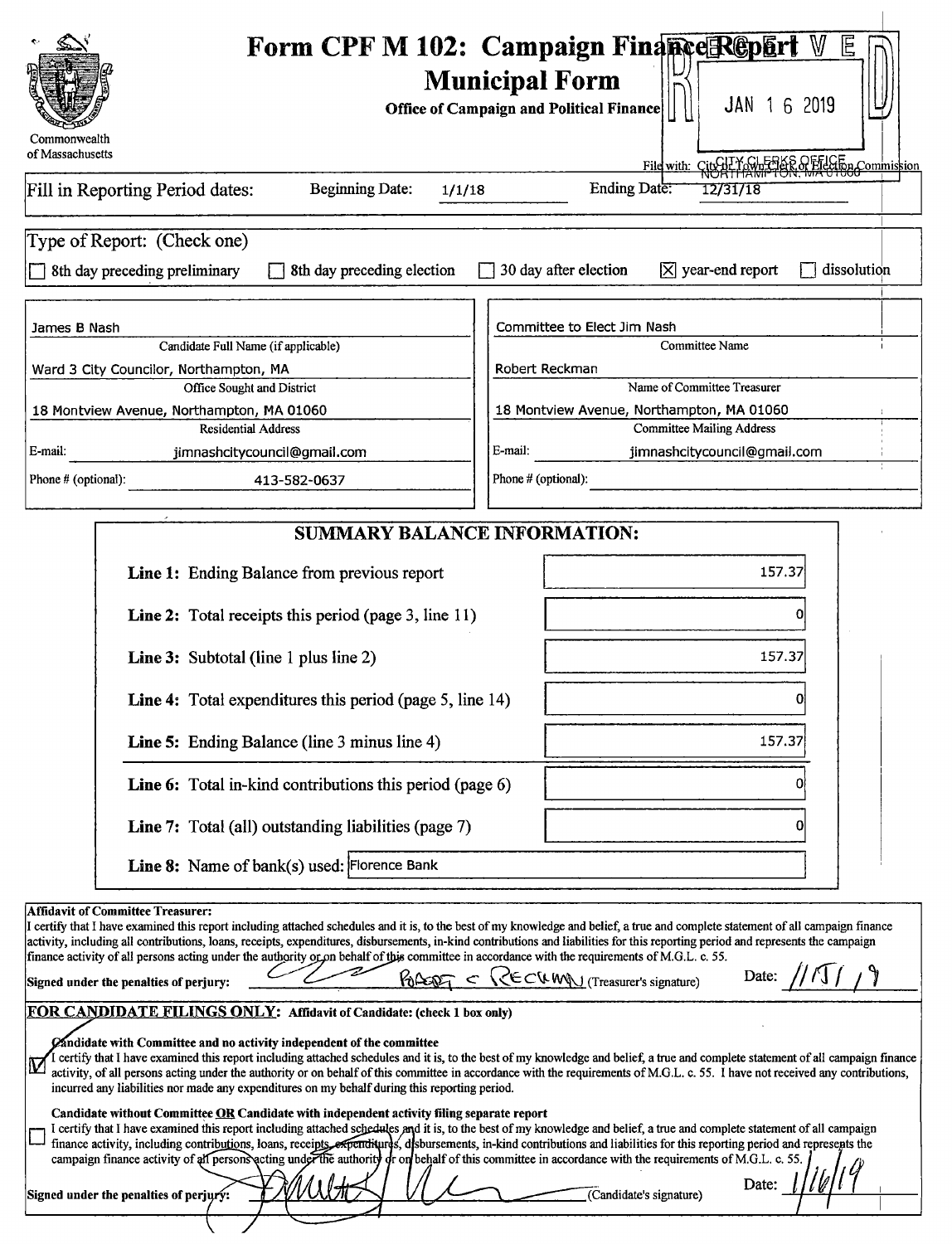### SCHEDULE A: RECEIPTS

M.G.L. c. 55 requires that the name and residential address be reported, in alphabetical order, for all receipts over \$50 in a calendar year. Committees must keep detailed accounts and records of all receipts, but need only itemize those receipts over \$50. In addition, the occupation and employer must be reported for all persons who contribute \$200 or more in a calendar year.

A" Schedule A: Receipts" attachment is available to complete, print and attach to this report, if additional pages are required to report all receipts. Please include your committee name and a page number on each page.)

| Name and Residential Address<br>(alphabetical listing required)<br><b>Date Received</b> |  | Amount | <b>Occupation &amp; Employer</b><br>(for contributions of \$200 or more) |  |
|-----------------------------------------------------------------------------------------|--|--------|--------------------------------------------------------------------------|--|
|                                                                                         |  |        |                                                                          |  |
|                                                                                         |  |        |                                                                          |  |
|                                                                                         |  |        |                                                                          |  |
|                                                                                         |  |        |                                                                          |  |
|                                                                                         |  |        |                                                                          |  |
|                                                                                         |  |        |                                                                          |  |
|                                                                                         |  |        |                                                                          |  |
|                                                                                         |  |        |                                                                          |  |
|                                                                                         |  |        |                                                                          |  |
|                                                                                         |  |        |                                                                          |  |
|                                                                                         |  |        |                                                                          |  |
|                                                                                         |  |        |                                                                          |  |
| Line 9: Total Receipts over \$50 (or listed above)                                      |  |        |                                                                          |  |
| Line 10: Total Receipts \$50 and under* (not listed above)                              |  |        |                                                                          |  |
| Line 11: TOTAL RECEIPTS IN THE PERIOD                                                   |  |        | Enter on page 1, line 2<br>$\leftarrow$                                  |  |

<sup>\*</sup> If you have itemized receipts of \$50 and under, include them in line 9. Line 10 should include only those receipts not itemized above.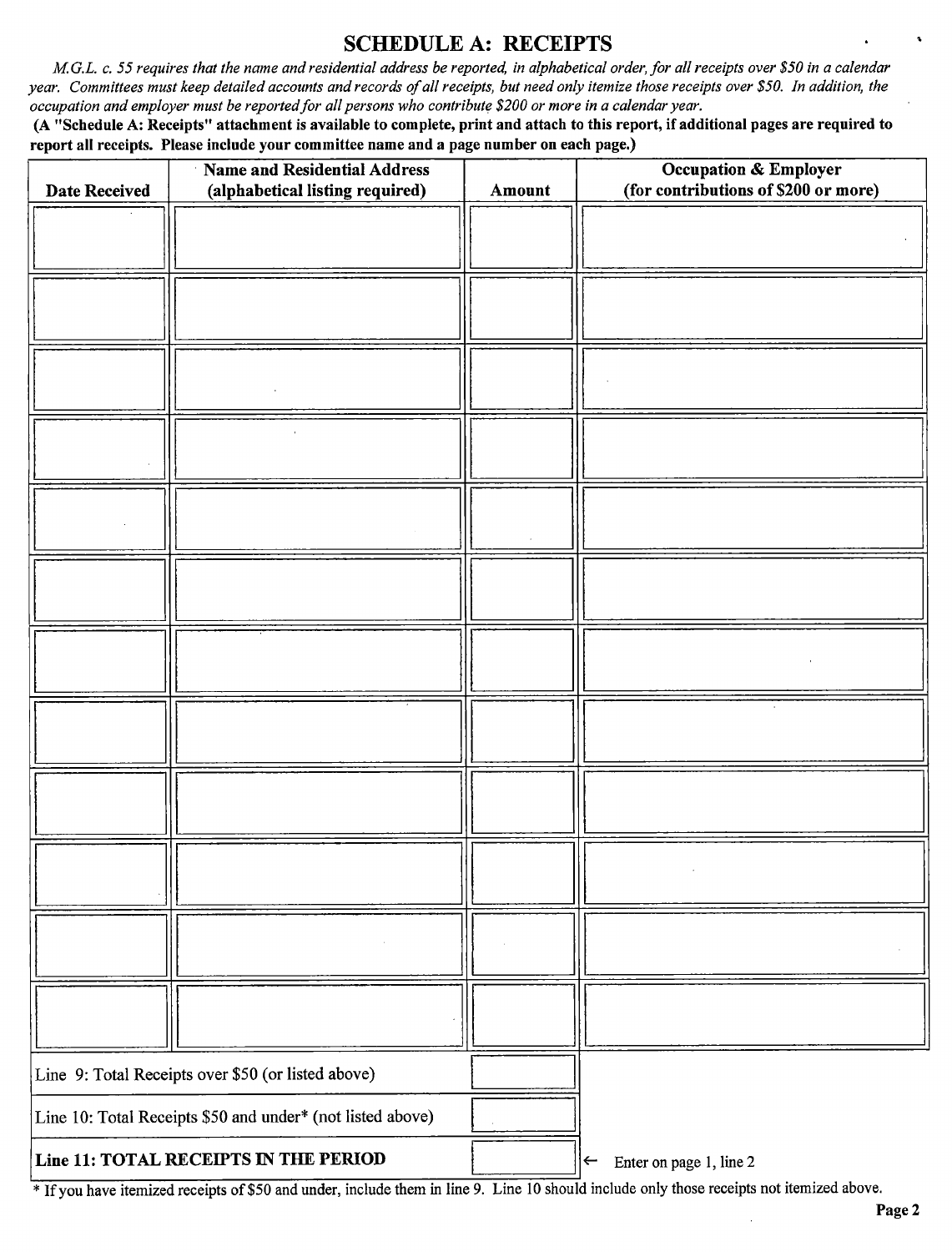### SCHEDULE A: RECEIPTS (continued)

 $\bar{\epsilon}$ 

 $\mathcal{F}_{\mathcal{A}}$ 

| <b>Date Received</b>                  | <b>Name and Residential Address</b><br>(alphabetical listing required) | Amount | <b>Occupation &amp; Employer</b><br>(for contributions of \$200 or more) |
|---------------------------------------|------------------------------------------------------------------------|--------|--------------------------------------------------------------------------|
|                                       | ÷.<br>$\mathbf{r} = \mathbf{r}$                                        |        | ۰.                                                                       |
|                                       |                                                                        |        | $\mathcal{E}(\mathbf{x} \in \mathcal{X})$                                |
|                                       |                                                                        |        |                                                                          |
|                                       |                                                                        |        |                                                                          |
|                                       |                                                                        |        |                                                                          |
|                                       |                                                                        |        |                                                                          |
|                                       |                                                                        |        |                                                                          |
|                                       |                                                                        |        |                                                                          |
|                                       |                                                                        |        |                                                                          |
|                                       |                                                                        |        |                                                                          |
|                                       |                                                                        |        |                                                                          |
|                                       |                                                                        |        |                                                                          |
|                                       |                                                                        |        |                                                                          |
|                                       |                                                                        |        |                                                                          |
|                                       | Line 9: Total Receipts over \$50 (or listed above)                     |        |                                                                          |
|                                       | Line 10: Total Receipts \$50 and under* (not listed above)             |        |                                                                          |
| Line 11: TOTAL RECEIPTS IN THE PERIOD |                                                                        |        | Enter on page 1, line 2<br>$\leftarrow$                                  |

Ifyou have itemized receipts of\$50 and under, include them in line 9. Line <sup>10</sup> should include only those receipts not itemized above.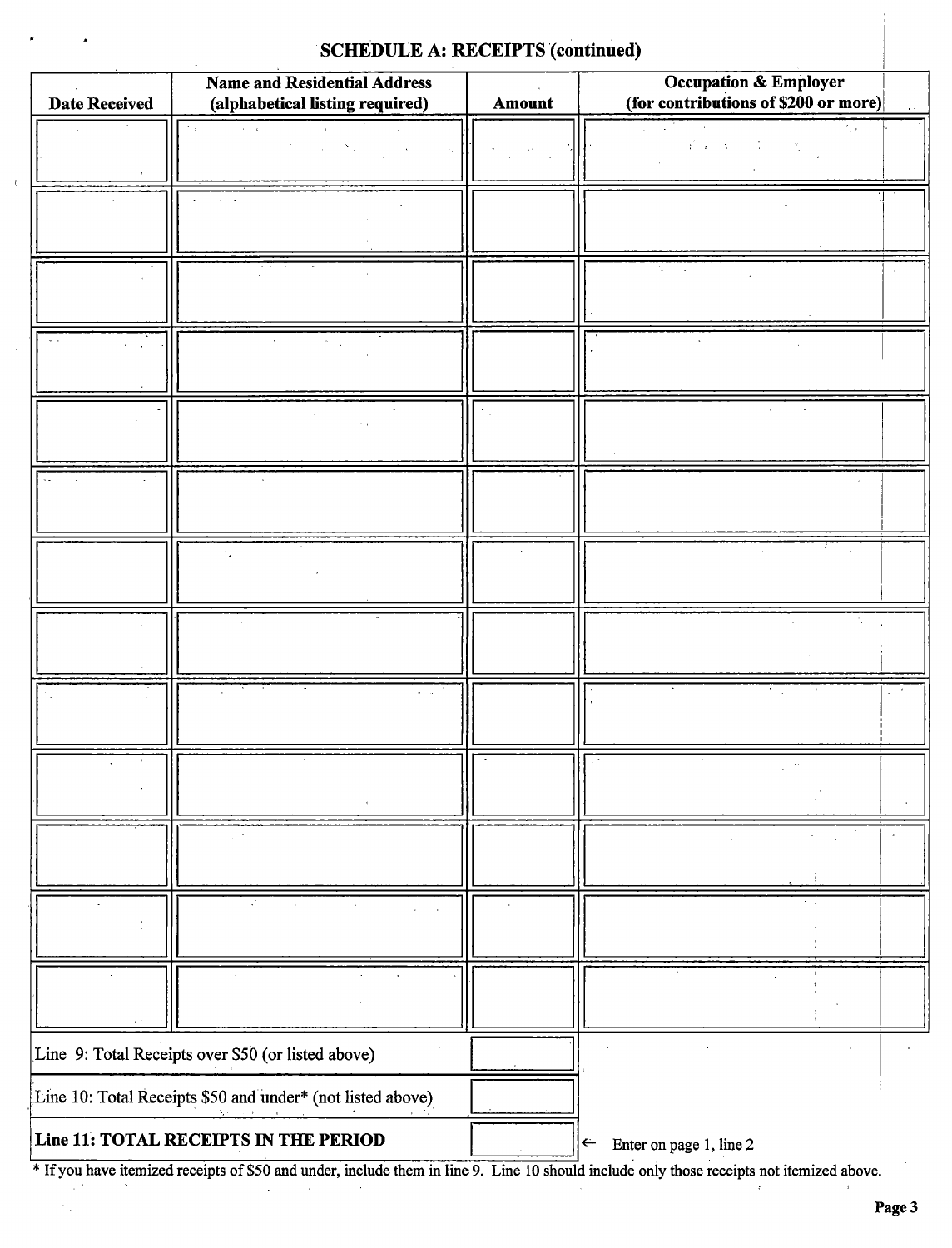### SCHEDULE B: EXPENDITURES

M.G.L. c. 55 requires committees to list, in alphabetical order, all expenditures over \$50 in a reporting period. Committees must keep detailed accounts and records of all expenditures, but need only itemize those over \$50. Expenditures \$50 and under may be added together, from committee records, and reported on line 13.

A" Schedule B: Expenditures" attachment is available to complete, print and attach to this report, if additional pages are required to report all expenditures. Please include your committee name and a page number on each page.)

|                                                                                 | To Whom Paid           |                                                                |                               |        |
|---------------------------------------------------------------------------------|------------------------|----------------------------------------------------------------|-------------------------------|--------|
| Date Paid                                                                       | (alphabetical listing) | <b>Address</b>                                                 | <b>Purpose of Expenditure</b> | Amount |
|                                                                                 |                        |                                                                |                               |        |
|                                                                                 |                        |                                                                |                               |        |
|                                                                                 |                        |                                                                |                               |        |
|                                                                                 |                        |                                                                |                               |        |
|                                                                                 |                        |                                                                |                               |        |
|                                                                                 |                        |                                                                |                               |        |
|                                                                                 |                        |                                                                |                               |        |
|                                                                                 |                        |                                                                |                               |        |
|                                                                                 |                        |                                                                |                               |        |
|                                                                                 |                        |                                                                |                               |        |
|                                                                                 |                        |                                                                |                               |        |
|                                                                                 |                        |                                                                |                               |        |
|                                                                                 |                        |                                                                |                               |        |
|                                                                                 |                        |                                                                |                               |        |
|                                                                                 |                        |                                                                |                               |        |
|                                                                                 |                        |                                                                |                               |        |
|                                                                                 |                        |                                                                |                               |        |
|                                                                                 |                        |                                                                |                               |        |
|                                                                                 |                        |                                                                |                               |        |
|                                                                                 |                        |                                                                |                               |        |
|                                                                                 |                        |                                                                |                               |        |
|                                                                                 |                        |                                                                |                               |        |
|                                                                                 |                        |                                                                |                               |        |
|                                                                                 |                        |                                                                |                               |        |
|                                                                                 |                        |                                                                |                               |        |
|                                                                                 |                        |                                                                |                               |        |
|                                                                                 |                        |                                                                |                               |        |
|                                                                                 |                        |                                                                |                               |        |
|                                                                                 |                        |                                                                |                               |        |
|                                                                                 |                        |                                                                |                               |        |
|                                                                                 |                        |                                                                |                               |        |
|                                                                                 |                        |                                                                |                               |        |
|                                                                                 |                        |                                                                |                               |        |
|                                                                                 |                        |                                                                |                               |        |
|                                                                                 |                        | Line 12: Total Expenditures over \$50 (or listed above)        |                               |        |
|                                                                                 |                        | Line 13: Total Expenditures \$50 and under* (not listed above) |                               |        |
| Enter on page 1, line $4 \rightarrow$ Line 14: TOTAL EXPENDITURES IN THE PERIOD |                        |                                                                |                               |        |

Ifyou have itemized expenditures of\$50 and under, include them in line 12. Line <sup>13</sup> should include only those expenditures not itemized above. Page 4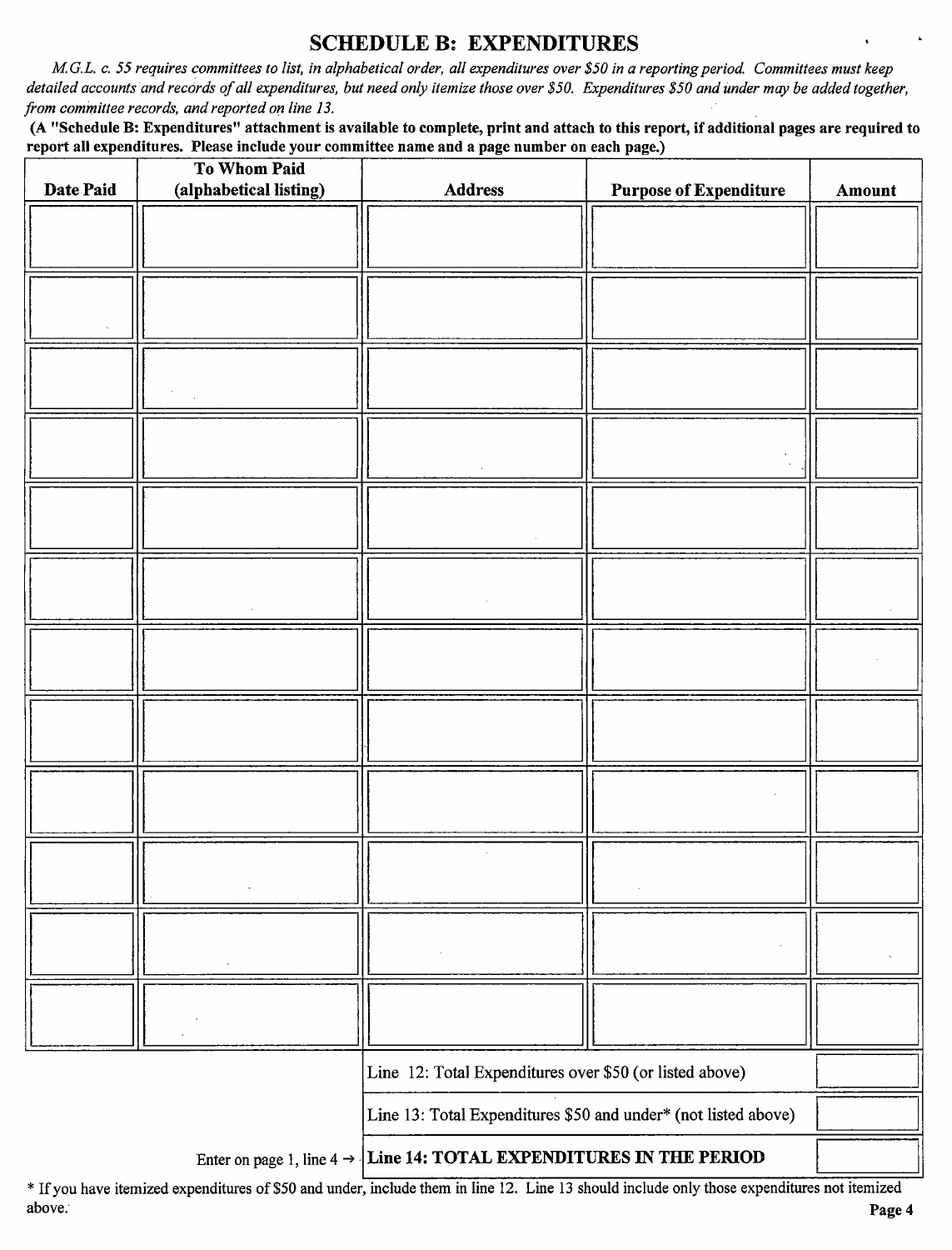### SCHEDULE R: EXPENDITURES (continued)

|                                                                                 | To Whom Paid                                             |                                                   |                               |        |
|---------------------------------------------------------------------------------|----------------------------------------------------------|---------------------------------------------------|-------------------------------|--------|
| Date Paid                                                                       | (alphabetical listing)                                   | <b>Address</b>                                    | <b>Purpose of Expenditure</b> | Amount |
|                                                                                 |                                                          |                                                   |                               |        |
|                                                                                 |                                                          |                                                   |                               |        |
|                                                                                 |                                                          |                                                   |                               |        |
|                                                                                 |                                                          |                                                   |                               |        |
|                                                                                 |                                                          |                                                   |                               |        |
|                                                                                 |                                                          |                                                   |                               |        |
|                                                                                 |                                                          |                                                   |                               |        |
|                                                                                 |                                                          |                                                   |                               |        |
|                                                                                 |                                                          |                                                   |                               |        |
|                                                                                 |                                                          |                                                   |                               |        |
|                                                                                 |                                                          |                                                   |                               |        |
|                                                                                 |                                                          |                                                   |                               |        |
|                                                                                 |                                                          |                                                   |                               |        |
|                                                                                 |                                                          |                                                   |                               |        |
|                                                                                 |                                                          |                                                   |                               |        |
|                                                                                 |                                                          |                                                   |                               |        |
|                                                                                 |                                                          |                                                   |                               |        |
|                                                                                 |                                                          |                                                   |                               |        |
|                                                                                 |                                                          |                                                   |                               |        |
|                                                                                 |                                                          |                                                   |                               |        |
|                                                                                 |                                                          |                                                   |                               |        |
|                                                                                 |                                                          |                                                   |                               |        |
|                                                                                 |                                                          |                                                   |                               |        |
|                                                                                 |                                                          |                                                   |                               |        |
|                                                                                 |                                                          |                                                   |                               |        |
|                                                                                 |                                                          |                                                   |                               |        |
|                                                                                 |                                                          |                                                   |                               |        |
|                                                                                 |                                                          |                                                   |                               |        |
|                                                                                 |                                                          |                                                   |                               |        |
|                                                                                 |                                                          |                                                   |                               |        |
|                                                                                 |                                                          |                                                   |                               |        |
|                                                                                 |                                                          |                                                   |                               |        |
|                                                                                 |                                                          |                                                   |                               |        |
|                                                                                 |                                                          |                                                   |                               |        |
|                                                                                 |                                                          |                                                   |                               |        |
|                                                                                 |                                                          |                                                   |                               |        |
|                                                                                 |                                                          |                                                   |                               |        |
|                                                                                 |                                                          |                                                   |                               |        |
|                                                                                 |                                                          |                                                   |                               |        |
|                                                                                 |                                                          | Line 12: Expenditures over \$50 (or listed above) |                               |        |
|                                                                                 |                                                          |                                                   |                               |        |
|                                                                                 | Line 13: Expenditures \$50 and under* (not listed above) |                                                   |                               |        |
| Enter on page 1, line $4 \rightarrow$ Line 14: TOTAL EXPENDITURES IN THE PERIOD |                                                          |                                                   |                               |        |

If you have itemized expenditures of\$50 and under, include them in line 12. Line <sup>13</sup> should include only those expenditures not itemized above.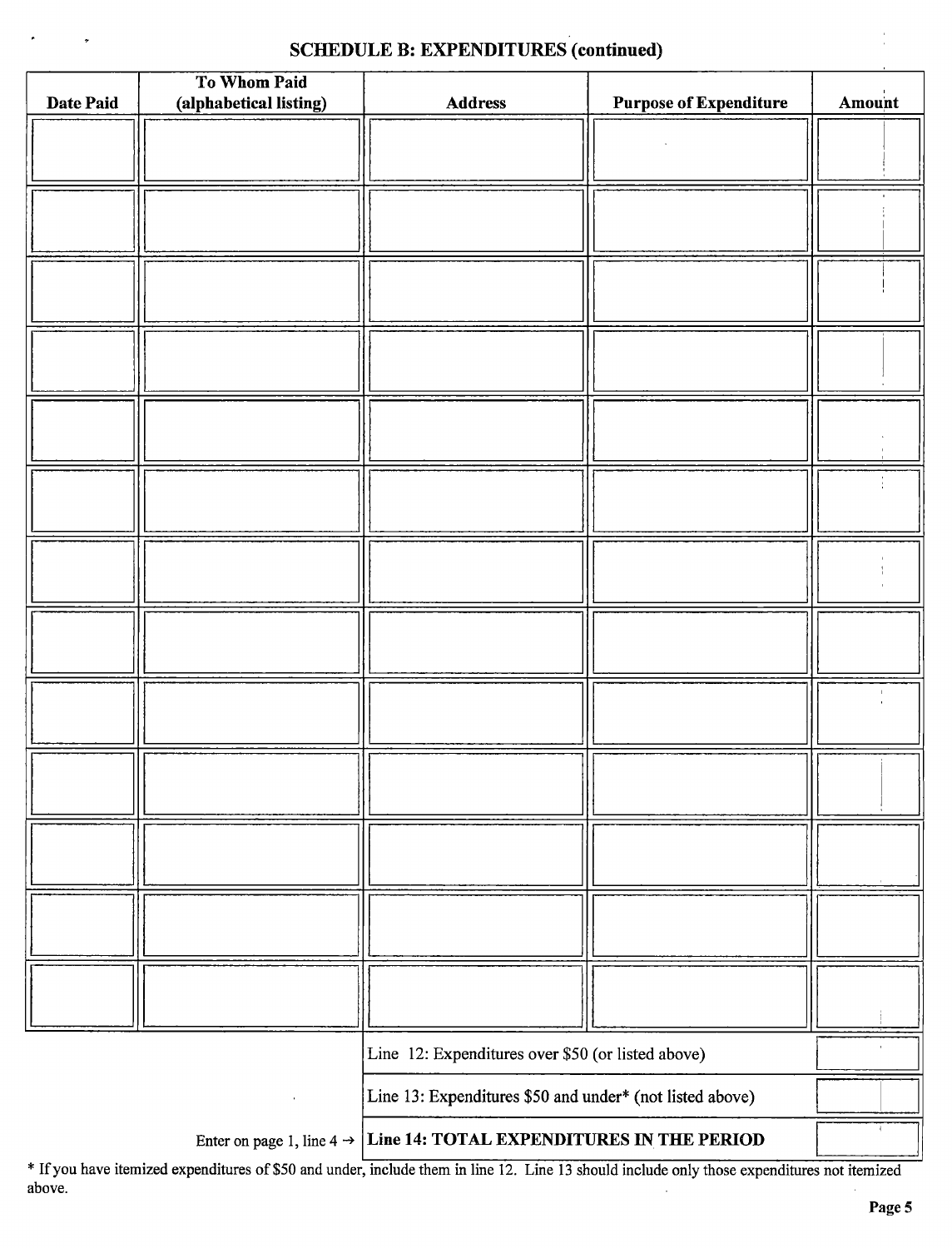## SCHEDULE C: "IN-KIND" CONTRIBUTIONS

Please itemize contributors who have made in-kind contributions of more than \$50. In-kind contributions \$50 and under may be added together from the committee's records and included in line 6 on page 1.

| <b>Date Received</b>                                                       | From Whom Received* | <b>Residential Address</b>                                     | <b>Description of Contribution</b> | Value |
|----------------------------------------------------------------------------|---------------------|----------------------------------------------------------------|------------------------------------|-------|
|                                                                            |                     |                                                                |                                    |       |
|                                                                            |                     |                                                                |                                    |       |
|                                                                            |                     |                                                                |                                    |       |
|                                                                            |                     |                                                                |                                    |       |
|                                                                            |                     |                                                                |                                    |       |
|                                                                            |                     |                                                                |                                    |       |
|                                                                            |                     |                                                                |                                    |       |
|                                                                            |                     |                                                                |                                    |       |
|                                                                            |                     |                                                                |                                    |       |
|                                                                            |                     |                                                                |                                    |       |
|                                                                            |                     |                                                                |                                    |       |
|                                                                            |                     |                                                                |                                    |       |
|                                                                            |                     |                                                                |                                    |       |
|                                                                            |                     |                                                                |                                    |       |
|                                                                            |                     |                                                                |                                    |       |
|                                                                            |                     |                                                                |                                    |       |
|                                                                            |                     |                                                                |                                    |       |
|                                                                            |                     |                                                                |                                    |       |
|                                                                            |                     |                                                                |                                    |       |
|                                                                            |                     |                                                                |                                    |       |
|                                                                            |                     |                                                                |                                    |       |
|                                                                            |                     |                                                                |                                    |       |
|                                                                            |                     |                                                                |                                    |       |
|                                                                            |                     |                                                                |                                    |       |
|                                                                            |                     | Line 15: In-Kind Contributions over \$50 (or listed above)     |                                    |       |
|                                                                            |                     | Line 16: In-Kind Contributions \$50 & under (not listed above) |                                    |       |
| Enter on page 1, line $6 \rightarrow$ Line 17: TOTAL IN-KIND CONTRIBUTIONS |                     |                                                                |                                    |       |

If an in-kind contribution is received from <sup>a</sup> person who contributes more than\$ <sup>50</sup> in <sup>a</sup> calendar year, you must report the name and address of the contributor; in addition, if the contribution is \$200 or more, you must also report the contributor's occupation and employer.